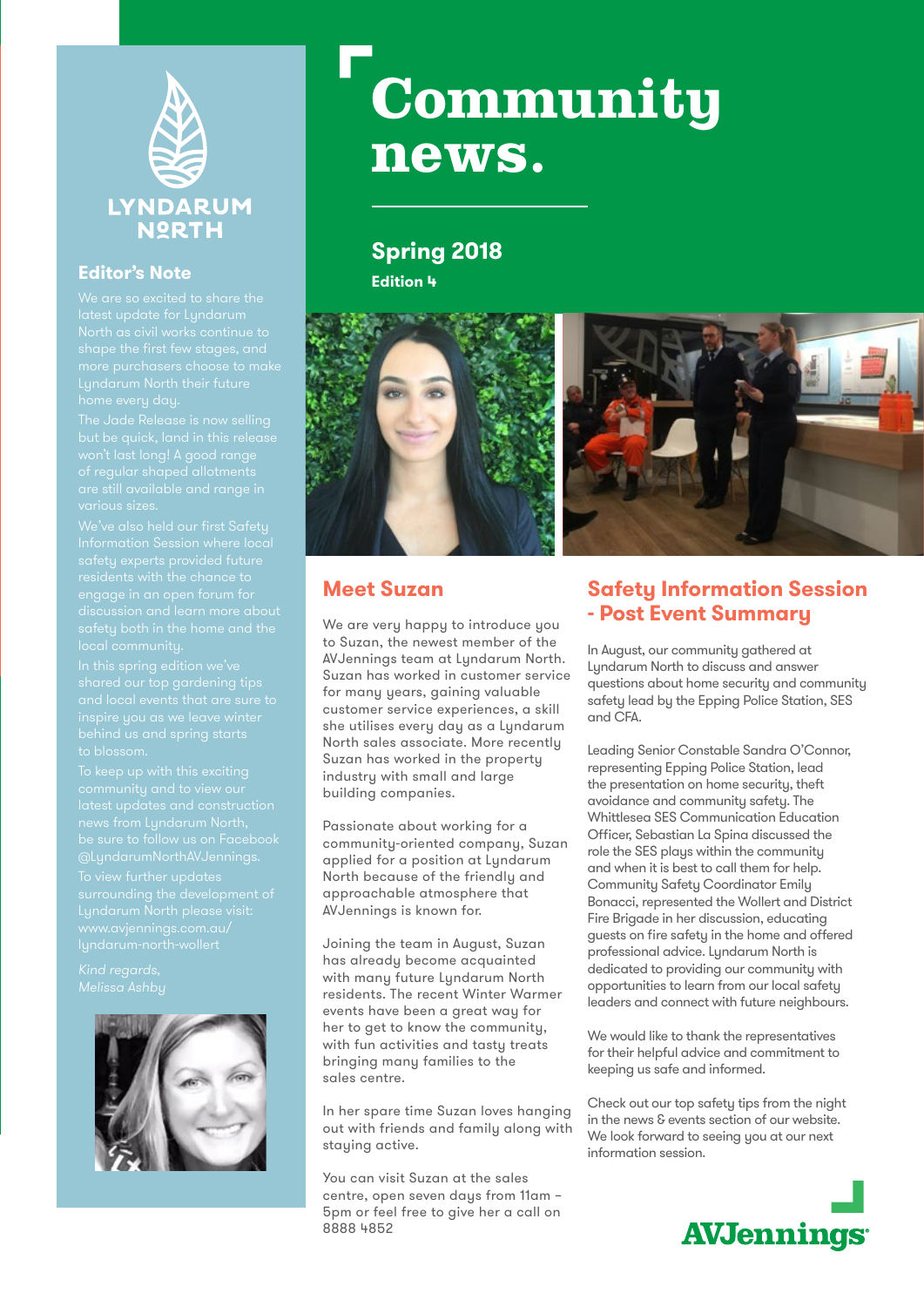

## **Stunning Home Designs On Show**

If you haven't selected a builder or home design for new home yet, be sure to visit the Lyndarum North Display Village. Showcasing a wide range of designs and floorplans to suit all needs and budgets, find all the inspiration and design ideas you need in one place.

Boasting 25 homes from 14 of Melbourne's best builders - from smaller local builders to larger big-name brands – you'll be sure to find the home of your dreams.

#### **Builders include:**

Affordable Family Homes, Arden Homes, Bawa Builders, Burbank, Dennis Family, Granvue Homes, Lentini Homes, Metricon, Pollozhani Homes, Porter Davis, Simonds, Sherridon, Singh Homes and United Homes.

If you have already bought land at Lyndarum North and chosen your builder, don't forget to tell your builder about our design guidelines and Chromatic Harmony Charts to ensure your home's façade and exterior colour selections fit into our colour schemes which will help set Lyndarum North apart and ensure your home blends with the local characteristics of the surrounding environment.

Visit the Lyndarum North Display Village today!

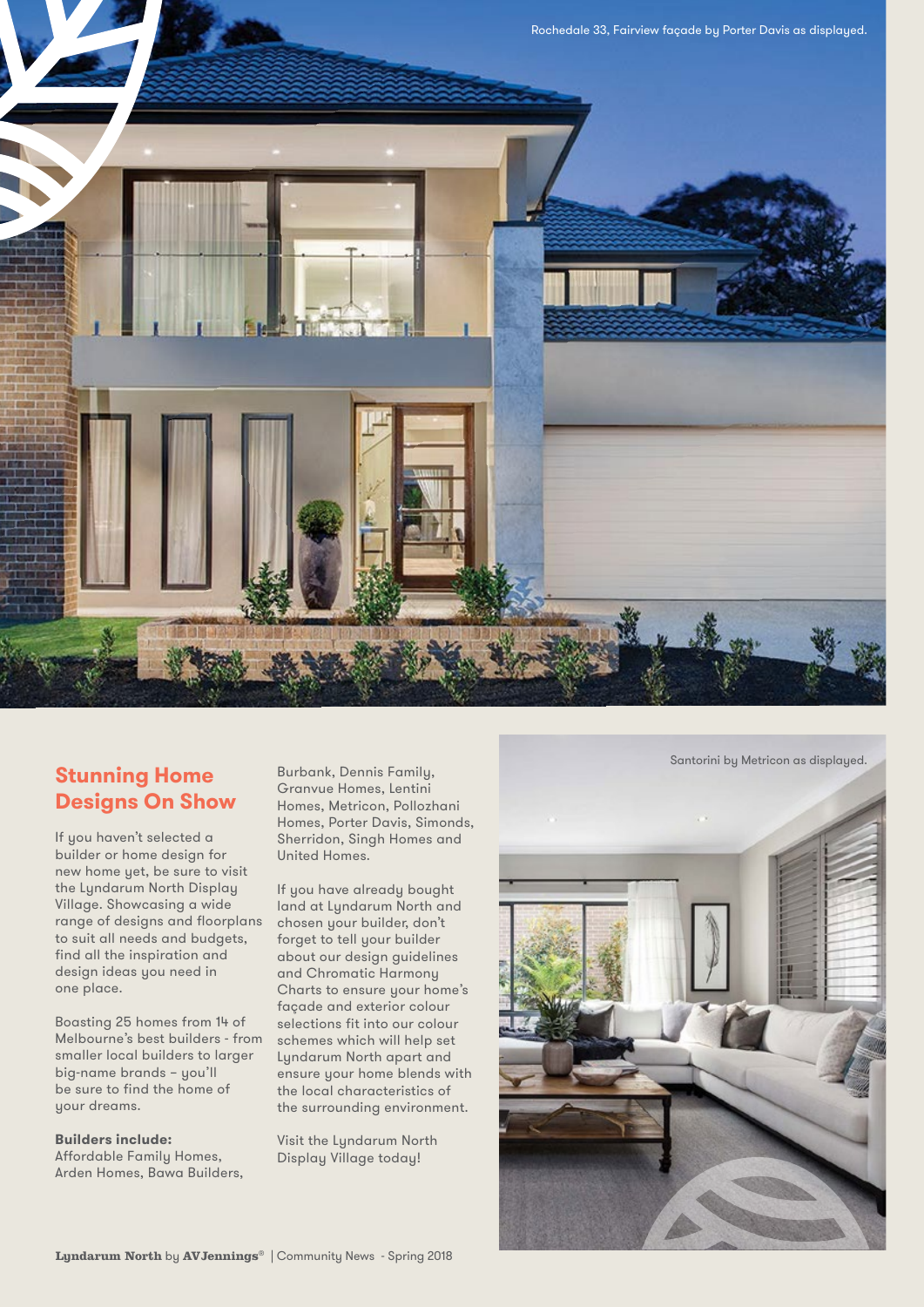#### **Spring Recipe Blue Cheese Tarts With Roasted Cherry Truss Tomatoes**

As we move away from the heavy, hearty meals of the colder winter months, spring is the perfect time to explore light, refreshing flavours that come with the warmer weather.

Fresh produce shines as garden parties kick off and we come out to play in the sun. These little blue cheese tarts are a perfect edition to any Spring Racing party or as a snack while enjoying glorious sunshine.

#### **INGREDIENTS**

12 cherry truss tomatoes Melted butter, to grease 2 sheets frozen ready-rolled puff pastry 150g Castello blue cheese 12 small fresh basil leaves

#### **METHOD**

**Step 1 –** Line a baking tray with non-stick baking paper.



**Step 2 –** Cut tomatoes from the truss, leaving tops intact and place on baking tray

**Step 3 –** Preheat oven to  $220<sub>o</sub>C$ 

**Step 4 –** Brush 12 mini muffin pans with melted butter. Use a 7cm-diameter round pastry cutter to cut 12 circles from puff pastry.

**Step 5 –** Line muffin pans with pastry discs. Line each pastry disc with baking paper and fill with pastry weights or rice.

**Step 6 –** Bake for 8-10 minutes until golden and set aside to cool.

**Step 7 –** Lower oven temperature to 180oC and roast tomatoes for 12 minutes or until they are slightly soft. **Step 8 –** Lightly soften blue cheese with the back of

a teaspoon in a bowl and season with pepper.

**Step 9 –** Remove pastry weights or rice from the pastry cases.

**Step 10 –** Divide the blue cheese between the pastry cases.

**Step 11 –** Top pastry cases with a basil leaf and tomato. Arrange on a serving plate and enjoy!

# **SPRING GARDENING TIPS**

Spring is in the air and there's never been a better time to get out in the garden and nurture it back into shape after the harsh winter months. As the days grow longer and the weather gets warmer, your garden will bloom and come back to life.

This is the perfect time to revitalise your garden and help get it looking its most beautiful and vibrant.



**1 – Clean out the garden** The house isn't the only place that needs a little bit of Spring cleaning. Spring is the ideal time to tidy your garden and remove any debris – dead leaves, branches, weeds – from your



garden. It's also a great excuse to enjoy the first taste of the warming sun.

#### **2 – Fertilise**

Winter has most likely left your soil dried out and in desperate need of some extra nutrients.

Adding fertiliser to your garden in early spring will provide the soil with the extra food it needs.

#### **3 – Trim and Prune**

Following the freezing cold of winter, many trees and shrubs will be full of withered winter leaves. Taking the extra time to prune and trim your plants will give them that extra little push to encourage new growth during spring.

#### **4 – Plant new flowers & shrubs**

Spring is the ideal time to plant new flowers and shrubs. The soil is still full of moisture and nutrients and plants have the time to become established before the summer heat waves hit. Consider bulbs such as tulips, lilies, irises and hyacinths which are among the best spring garden plants.

#### **5 – Plant hardy annuals**

The warming weather of spring is also a great time to consider planting hardy annuals. By planting annuals early in spring, they'll have plenty of time to properly establish their roots to ensure they survive all season. Consider Godetias, Sunflowers and Chrusanthemums as perfect annuals to plant in spring.





#### **LOCAL BUSINESS REVIEW Hexx Café**

*82 Gateway Blvd, Epping VIC 3076*

Grab a bite and a coffee at Hexx Café in Epping! Situated in Gateway Boulevard of Epping, Hexx Café is a modern feasting for quick healthy bites and a local brunch spot for a weekly catch-up. Hexx are serving modern Australian bites and treats that are sure to be a good feature on your Instagram. Our favourites on the menu are the 'Hexx Attack Burger' with extra cheese, you can do no wrong. Hexx Café is open from 6am-4pm Monday- Saturday.